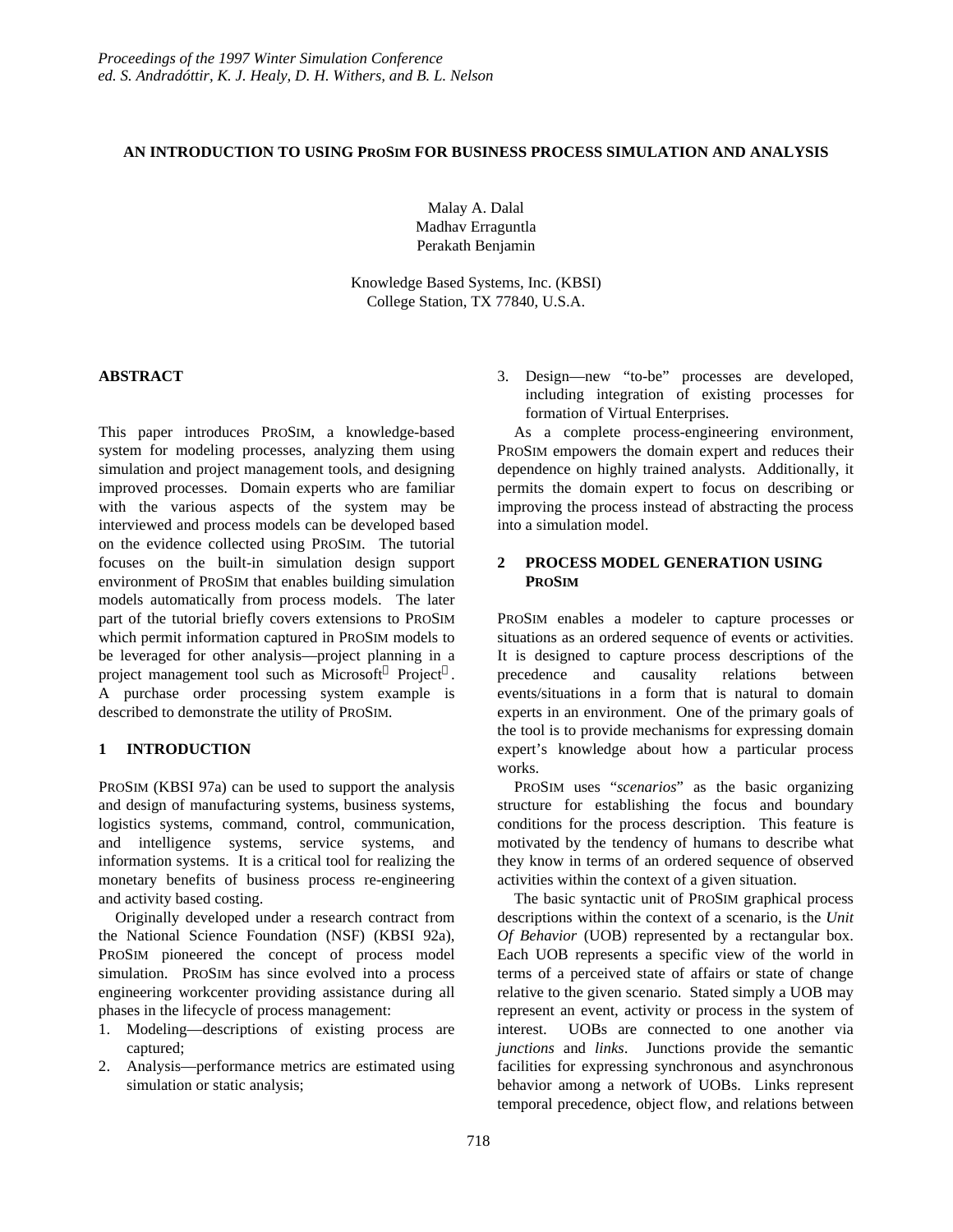UOBs. Each UOB can have associated with it both descriptions in terms of other UOBs (a decomposition of a parent UOB) and a set of participating objects and their relations (an elaboration).

Let us consider a situation of an analyst interviewing a purchase department manager to capture main activities involved in generating purchase orders at the

### **3 GENERATING SIMULATION MODELS USING PROSIM**

The intelligent support provided by PROSIM reduces the expertise required to design effective simulation models and perform simulation experiments. It provides an environment in which users can develop designs for



Figure 1: A Process Flow Diagram of the Purchase Order Process

company. The purchase department manager is mainly responsible for the processing of purchase request forms, finding existing suppliers for the part, inviting bids from potential suppliers, receiving bids, evaluating bids, placing purchase orders, and acquiring the material. First, the initiating department (typically design or process planning) formally requests the needed material. If the requested material has existing suppliers, a purchase order can be placed immediately. On the other hand, if the requested material is new, or the existing supplier no longer produces the part, then the purchase department has to invite bids from potential suppliers, receive the bids, evaluate the bids, and place a purchase order to the selected supplier. The process flow diagram that depicts the sequence of activities involved in the purchase order generation process can be captured using PROSIM and is shown in Figure 1.

discrete event simulation models from process descriptions and supports the conceptual modeling activities at various stages of the model design process. PROSIM can be used to support the analysis and design of manufacturing systems, business systems, logistics systems, command, control, communication, and intelligence systems, concurrent engineering systems, service systems, and information systems. It is a critical tool for realizing the monetary benefits of business process re-engineering and activity based costing.

PROSIM has a built-in simulation model design support environment. In other words, it has an expert system programmed to provide expertise at a level comparable to that of a simulation-modeling expert. Process flow diagram constructs, UOBs, objects, and junctions, are required to be detailed within PROSIM in order to generate a simulation model. Consider the *request for bids* UOB in the example process flow diagram in Figure 1. The real world objects that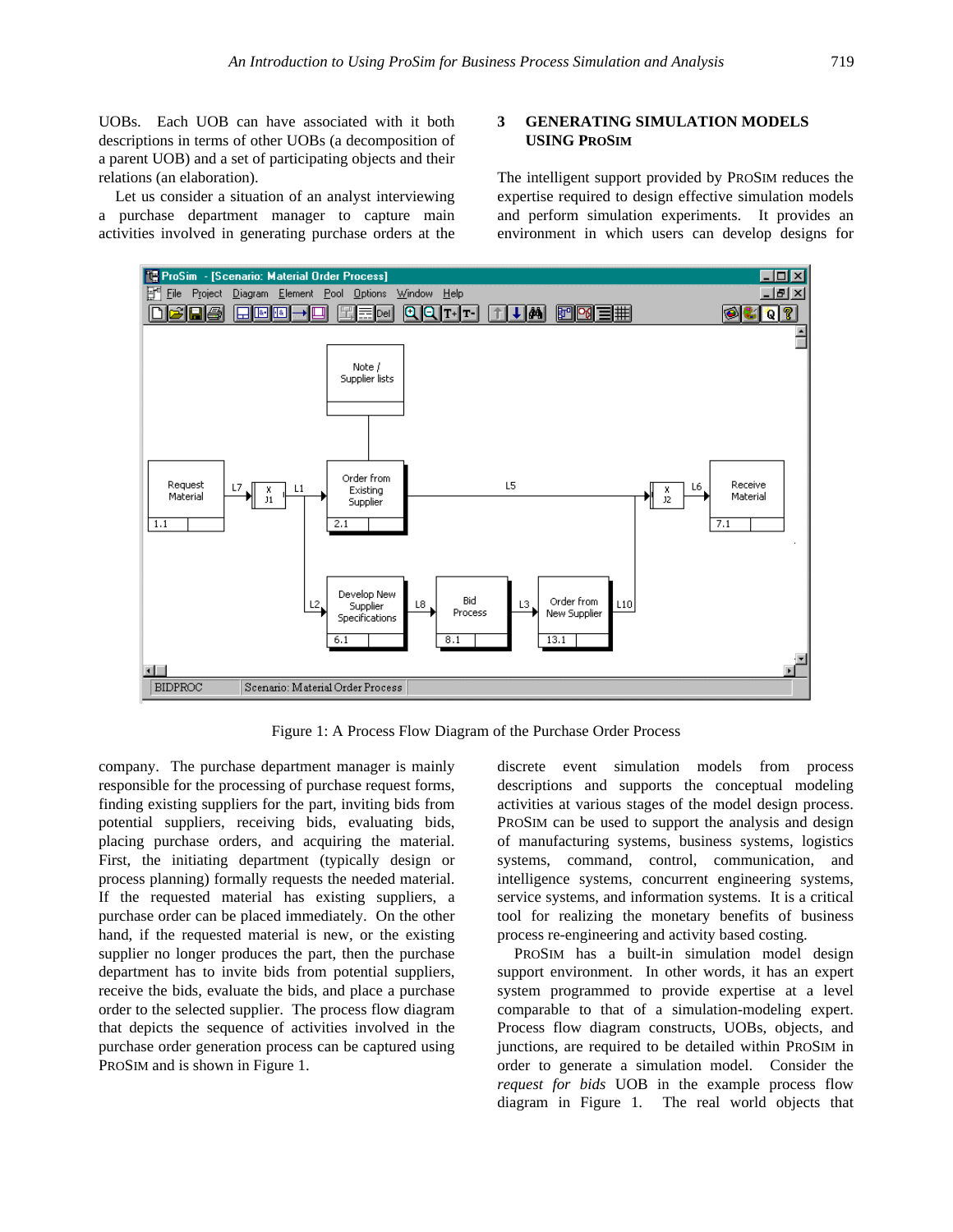participate in the process of requesting bids are "Technical Package," "Purchase Department Manager," "Potential Supplier List," "Bid Package," and "Building 1." A "technical package" contains the technical data of the part to be ordered. The technical data of the part may include engineering specifications, tolerances, material to be used, special tools and jigs required to manufacture the part. A "Purchase Department Manager" requests a bid by sending a technical package along with the bid package to potential suppliers. The "Potential Supplier List" consists of details of all the potential suppliers such as "supplier code," "supplier



Figure 2: Dialog Box for Detailing a Unit of Behavior

name," "supplier address," "supplier manufacturing capabilities." The "Bid Package" consists of information about the requirements of the bid responses, financial details, and other contractual details. This activity is performed in the location "Building 1."

In PROSIM, a dedicated resource is categorized as either a *location* or a *queue*. The location label is provided whenever a non-waiting activity is represented by the UOB. If the UOB is used to represent a waiting activity, the dedicated resource is associated as a queue. Flow objects that participate in UOBs are called *entities*.

### **3.1 UOB Detailing**

The dialog box shown in Figure 2 is used to record the process times for the *Request Bids* UOB. Process times are recorded for the entities that participate in the process. The names of the entity objects that participate in this UOB are New Material Request Form (labeled "New Order"), "Bid Package," and "Technical Package." The process time for "New Order" is a constant of 0.5 days. The process time for "Bid Package" is a normal random variable with a mean of 5 days and a standard deviation of 1 day. The process time for "Technical Package" is a normal random variable with a mean of 12 days and a standard deviation of 2 days. The Objects such as "computers," "personnel manager" are categorized as *resources* in PROSIM. Resource objects, as well as other objects, can be shared between different UOBs in a PROSIM model.

### **3.2 Entity Detailing**

Entities flow between UOBs in a scenario. The interarrival time distribution is an item of information required to simulate the behavior of entities in a system. Figure 3 displays how the details of "New Material Request Form" are recorded in a PROSIM model. Observe that the inter-arrival time for this entity is a negative exponential random variable with a mean of 10.0 time units. The arrival point is the first process visited by the entity as it flows through the scenario.

|                                                          | <b>Edit Entity</b>                                                           |
|----------------------------------------------------------|------------------------------------------------------------------------------|
| Arrival Mode:<br>C Active<br>○ Passive                   | <b>Arrival Point:</b><br><b>Request Material</b><br><b>Set Arrival Point</b> |
| <b>Batch Size:</b><br>Inter-Arrival Time: Negexp(10.0,1) | Alias: New_Orde<br>Sim. Icon<br><b>Build Function</b>                        |
|                                                          | Cancel<br><b>OK</b><br>Help                                                  |

Figure 3: Entity Detailing

### **3.3 Decision Logic Specification**

Junctions in PROSIM provide a mechanism to specify the logic of process branching. Different junction types are supported in PROSIM to aid in capturing the semantics of branching in real-world processes (Figure 4). Junctions support the description of 1) a process that splits into two or more process paths, or 2) two or more process paths converge into a single process. Junctions are classified in three different ways. First, they are classified according to the logical semantics involved: *AND* (&), *OR* (O), and *exclusive OR* (X)*.* Junctions are further classified as either *fan-in* or *fan-out*, based on whether they represent a *convergence* or a *divergence* in the logic of the process description. They are also classified based on the coordination of the timing of the associated UOBs as either *synchronous* or *asynchronous* (KBSI 1992b).

An exclusive OR (X) junction is used to model decision logic. In our purchase order processing example, an exclusive OR junction is used to represent the logic that activity "request material" is followed exactly by one of the following two activities: 1) "order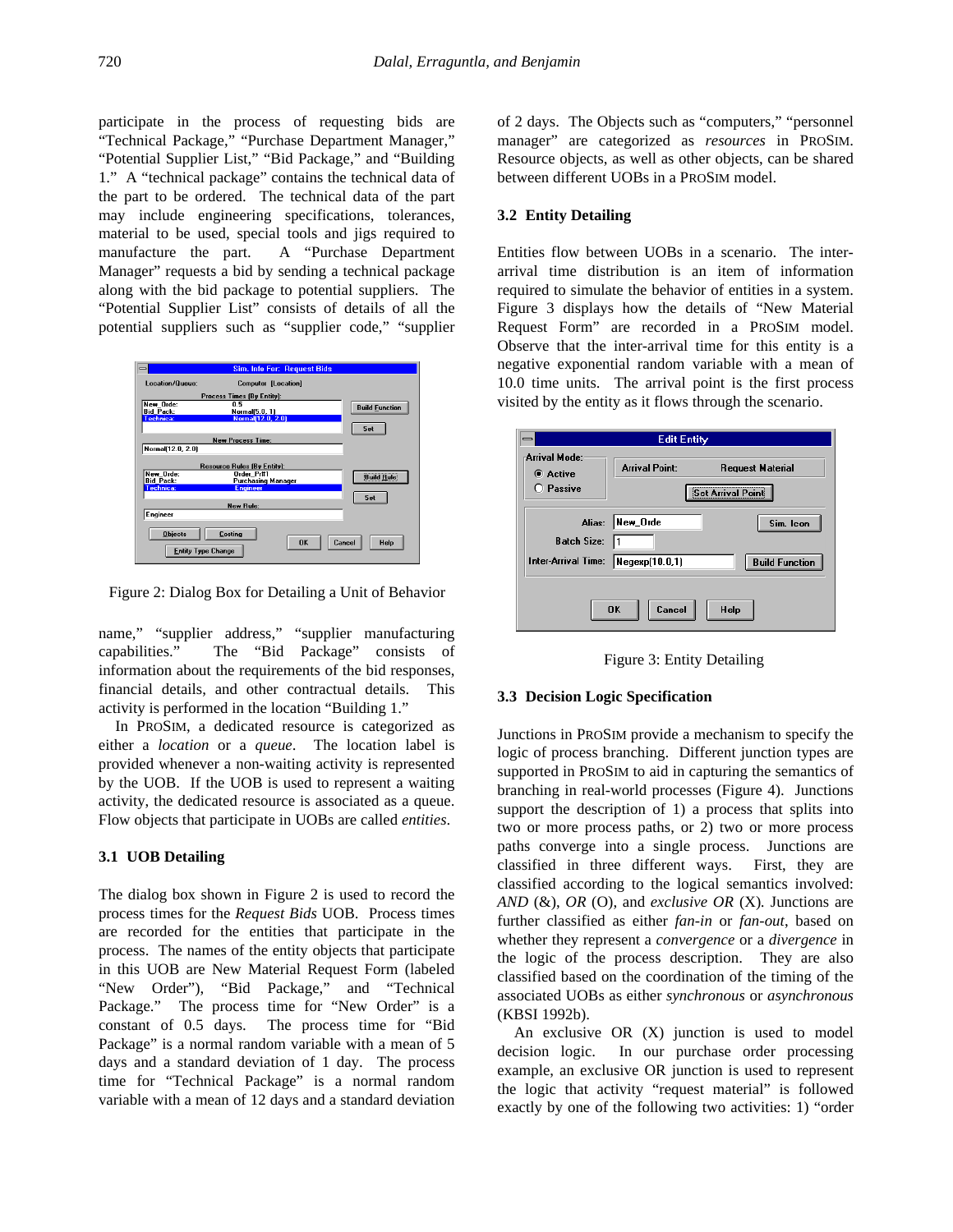from an existing supplier", or 2) "request bids from new suppliers" with probabilities of 0.8 and 0.2, respectively (Figure 5).

|                                                                                                      | <b>Add Junction</b>                                |
|------------------------------------------------------------------------------------------------------|----------------------------------------------------|
| Junction Type:<br>$O$ Async AND<br>◯ Sync AND<br>$O$ Async OR<br>$\bigcirc$ Sync OR<br>$\bullet$ XOR | Fan Type:<br>$\bullet$ Fan-In<br>$\bigcap$ Fan-Out |
|                                                                                                      | Create                                             |
| Done                                                                                                 | Help                                               |

Figure 4: Adding a Junction

| <b>Edit Probability</b>           |
|-----------------------------------|
| Terminal:<br>Probability:         |
| <b>Order from Existing</b><br>0.8 |
| <b>Develop New Supplie</b><br>0.2 |
|                                   |
|                                   |
|                                   |
|                                   |
| <b>Total Probability:</b>         |
|                                   |
| Set<br>0.2<br>Item Probability:   |
| Cancel<br>OK<br><b>Help</b>       |

Figure 5: Junction Detailing

#### **3.4 Performance Metric Specification**

The goal in designing a simulation model is to generate data to answer a set of questions. Examples of questions include, "What is the total process time?", "What is the resource utilization?". PROSIM provides support for designing instrumentation to help answer these questions. In other words, PROSIM helps you select appropriate performance metrics that will automate the generation of output data to answer the questions. For example, the performance metric used to answer the first question is *Process Time* for the UOBs "preparation of bid package," "preparation of technical package," "filling in new material request form," and "filling in the repeat material request form." The PROSIM dialog boxes used to specify these performance metrics are shown in Figures 6 and 7.

|                                                                                           | <b>Simulation Report Generation</b>                                       |
|-------------------------------------------------------------------------------------------|---------------------------------------------------------------------------|
| Generate Reports For:<br>$\overline{\mathbf{X}}$ Cost<br>Utilization<br><b>X</b> Capacity | <b>Detail Cost</b><br><b>Detail Utilization</b><br><b>Detail Capacity</b> |
| <b>Filename of Report File:</b><br><b>METRICS.DAT</b><br>Detail Graphs                    |                                                                           |
| OK<br>Cancel                                                                              | Include Description Text In Simulation Model.<br>Help                     |

Figure 6: Simulation Performance Metrics Specification

|                                                                                                                            | <b>Capacity/Throughput Detailing</b> |  |
|----------------------------------------------------------------------------------------------------------------------------|--------------------------------------|--|
| <b>Entities</b>                                                                                                            | <b>Current Measurements:</b>         |  |
| <b>Bid:</b><br><b>Bid Pack:</b><br>Existing:<br>New_Orde:<br>Order:<br>Technica:                                           | P1<br>PТ<br>PТ<br>РT<br>PТ<br>PT     |  |
| Measurements:<br>$\Box$ Output / Unit Time [OUT]<br><b>X</b> Process Time [PT]<br>Percent Yield [%Y]<br>Percent Scrap [%S] | <b>Set Measures</b>                  |  |
|                                                                                                                            | OK<br>Help<br>Cancel                 |  |

Figure 7: Metrics to Compute Process Time

#### **3.5 Model Verification**

In the context of PROSIM, model verification is defined as the process of ensuring that the minimum amount of information required to generate a WITNESS simulation model exists in the process model. Model verification is performed using the *Model Verification* option in the Diagram menu in PROSIM. A more detailed description is given in the *PROSIM User's Manual and Reference Guide* (1997).

#### **3.6 Simulation Model Generation**

PROSIM simulation model design specifications are now transformed to an equivalent representation in the WITNESS Command Language. This is done by using the *Build Simulation Model* option in the PROSIM File menu. After the model has been generated, the next step is to open the application and load the model using the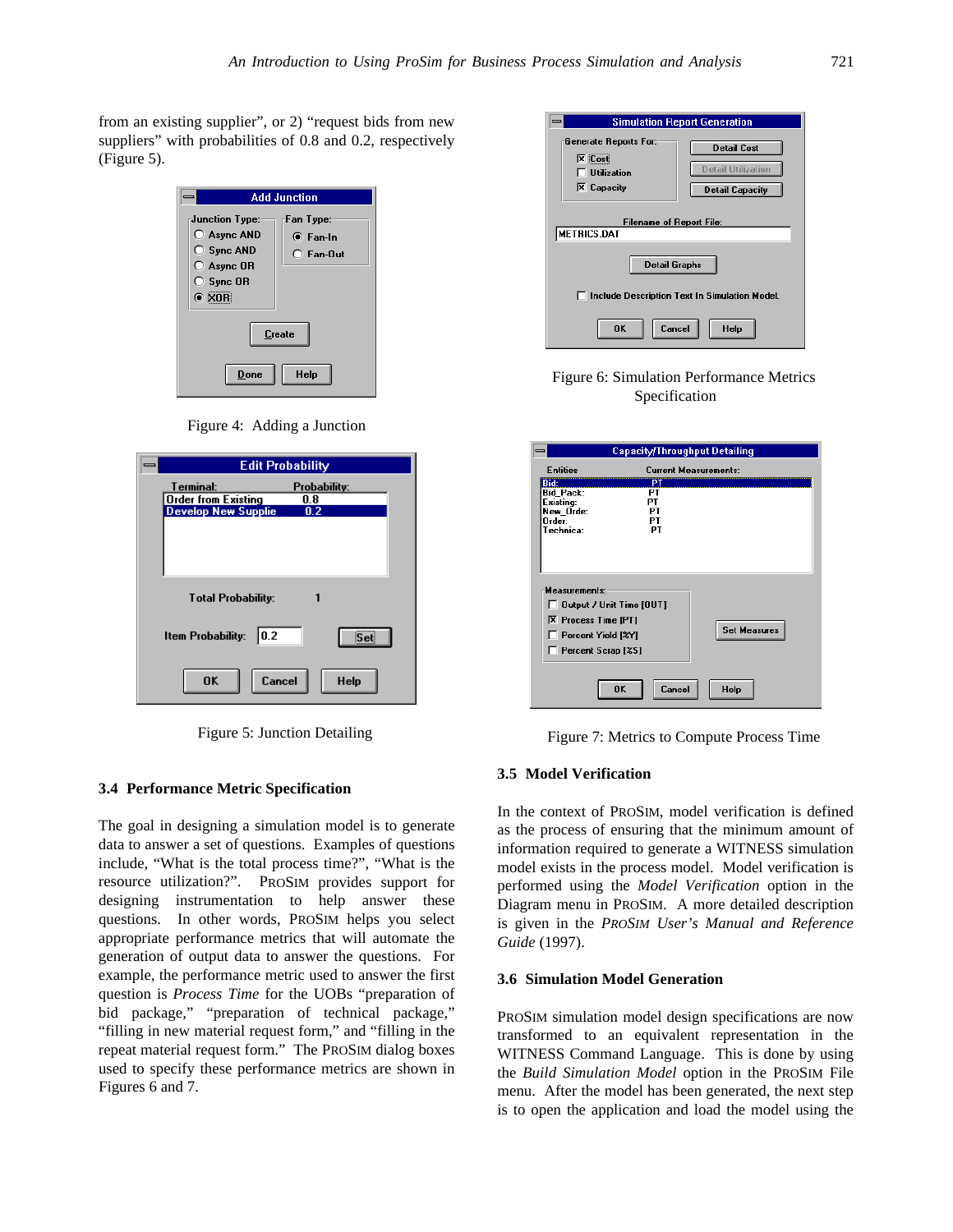*Read Commands* option in the Model menu (see Lanner Group 1997). After the WITNESS model has been loaded, the user can run the model and generate the desired performance metrics. WITNESS provides stateof-the-art capabilities for simulation-based analysis and experimentation. An analyst knowledgeable in the WITNESS language may customize the PROSIMgenerated model if necessary.

A unique feature of PROSIM is the ability to generate multiple simulation models from one process model. The value of this capability is immediately obvious when one realizes that there is no such thing as "the" simulation model; each model is built to answer specific questions. PROSIM not only permits a hierarchical process description but also allows simulation model to be generated at different levels of abstraction. In other words the user can specify whether to include activities contained in the decomposition of a high level activity (UOB) in the simulation model. For an initial analysis the process may be simulated at a high level and finer level of granularity may be specified for a more robust simulation later on.

In addition to simulating a process at different levels of abstraction, PROSIM allows the user to generate two different types of simulation models: Locationconstrained, and Activity-centered. In the former, PROSIM Locations, e.g., desk, department, machine, etc., are the focus of the simulation and an Entity may visit the Location several times to participate in the different Processes that occur at that Location. In the later approach, there is a one-to-one relationship between Processes, i.e., UOB, and Machine in WITNESS. A unique conceptual Location is created and assigned to each Process to build a process-centered simulation. During simulation, an Entity makes multiple visits to a Machine only if it participates in the same process more than once. Physical locations, such as desk, department, and machine, are modeled as Resources if they are a constraining factor. The Location quantity should reflect the number of parallel activations of the Process. In the case of unlimited parallel activations, the Location quantity should be at least equal to the maximum number of Resource available for performing that Process. This latter approach is useful in activitycentered analysis, which requires answering questions such as "Which activity (or process step) is the bottleneck in the purchasing process?"

## **4 PROJECT MANAGEMENT USING PROSIM AND PROJECTLINK**

PROJECTLINK (KBSI 1997b), an add-on module to PROSIM, enables information in a PROSIM process model to be leveraged for analysis using a project management

tool, e.g., MS-Project. PROJECTLINK facilitates an alternative approach to process analysis since a detailed simulation-based analysis is often unnecessary in order to obtain an estimate of metrics such as resource utilization. Static analysis using the resource leveling function in project management tools may be adequate for identifying resource contention problems resulting from the process design. Additionally, Critical Path analysis may help identify process steps that need to be performed in parallel with other activities so that the overall cycle-time is reduced. A link between process modeling and project planning is also useful during the implementation of large, perhaps infrequently occurring processes such as a shuttle-launch at NASA.

Since PROJECTLINK is a two-way bridge between process modeling and project planning, it gives rise to other useful and interesting possibilities. Project planning analysis can identify limitations and mandate changes to the project plan. The resulting changes can then be brought back to the process model in PROSIM. Alternatively, an existing project plan can be imported into PROSIM for performing dynamic analysis using the PROSIM-generated WITNESS simulation model.

The implementation of PROJECTLINK makes the exchange of information between a process model and project plan (in either direction) transparent to the user. In most cases, only one piece of additional information is needed to go from a process model to a project plan: the user selects one path from the options available at each "OR" or "XOR" junction. The process model is then exported using the Export menu item in the File menu. PROJECTLINK is then activated from the Launch Application menu item. A file containing the project plan is generated in the Microsoft Project Export format (.MPX file) and the project management tool is launched using this file. Figure 8 shows the PROJECTLINKgenerated project plan for the Purchase Order process model described earlier.

|                | <b>Microsoft Project - PURCHASE</b>             |                 |                             |                                                                   |                                                      |                                |    |
|----------------|-------------------------------------------------|-----------------|-----------------------------|-------------------------------------------------------------------|------------------------------------------------------|--------------------------------|----|
| Ø1             | File:<br>Format<br>View<br>Edit<br>Insert<br>y, | Tools<br>is a   | Window Help<br>勞<br>同韵<br>ත |                                                                   |                                                      |                                | o  |
|                | $+4.2$<br>All Tasks                             |                 | Arial                       | l8<br>▼                                                           | $I   \underline{U}  $<br>$\, {\bf B} \,$             | ⊞ 동  동                         |    |
|                | Order from Existing Supplier                    |                 |                             |                                                                   |                                                      |                                |    |
|                | <b>Task Name</b>                                | <b>Duration</b> | Jul 13, '97<br>S<br>S       | <b>Jul 20, '97</b><br>s<br>ıм                                     | Jul 27, '97<br>s<br>s<br>F<br>IM                     | Aug 3, '97<br><b>SM</b><br>F S | ls |
| D <sub>1</sub> | Request Material                                | 4d              |                             | Order Initiator, Request Desk, Computer Terminal, Order Processor |                                                      |                                |    |
| D2             | Order from Existing Suppl                       | 5d              |                             |                                                                   |                                                      |                                |    |
| $D_3$          | Obtain Order Authorizatio                       | 1d              |                             | Computer Terminal,Authorization Area,Purchase Manager             |                                                      |                                |    |
| D <sub>4</sub> | Dispatch Order                                  | 4d              |                             |                                                                   | Computer Terminal, Order Processor, Order Des        |                                |    |
| D <sub>5</sub> | Receive Material<br>£                           | 0.5d            |                             |                                                                   | <b>Computer Processor.Receiving Area.Computer Te</b> |                                |    |
|                |                                                 | E               |                             |                                                                   |                                                      |                                |    |
|                | Ready                                           |                 |                             |                                                                   |                                                      | EXT CAPS NUM SCBL CVB          | // |

Figure 8: A Project Plan of the Purchase Order Process

Converting a project plan into a PROSIM process model is just as easy to do. The file is saved in the .MPX format and PROJECTLINK is launched by selecting the "Launch ProjectLink" menu item (appended to the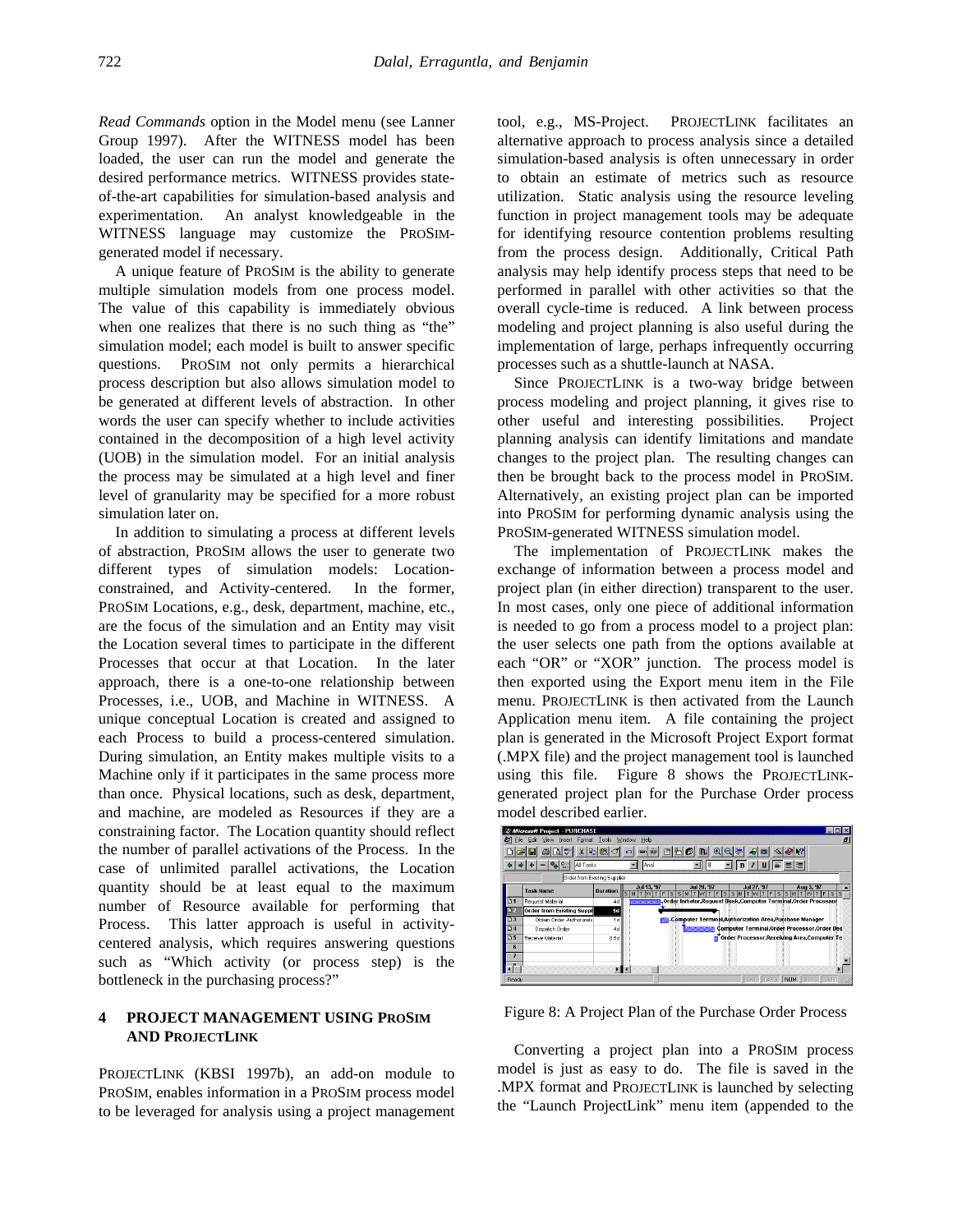Tools menu in MS-Project during installation.) When bringing in a project plan into an existing process model the user has the option of merging the changes with the older process model, or creating a new process model.

## **5 PROCESS IMPROVEMENT USING PROCESS DESIGN ASSISTANT**

The most recent extension to PROSIM is the Process Design Assistant (PDA): a knowledge-based design assistant that facilitates process design by analyzing process models for consistency, completeness, and potential improvement opportunities (KBSI 97b). A process designer can use the PDA to diagnose possible errors in the model and identify areas for improvement. Given a process model, PDA will check whether the information is complete and consistent with respect to the process design intent. It performs different kinds of qualitative and quantitative analysis and produces a variety of metrics that are useful for process improvement and re-design.

PDA consists of a repository of rules that can be executed on selected process models. Each of the rules checks for some desired feature of a complete, comprehensive and valid process model. PDA was developed in a manner to facilitate addition of new rules and customization of how the rules are organized. The screen below provides a means to organize, manipulate, select and execute rules. The rules in PDA are organized into two classification schemes: based on Rule Class and based on Rule Domain. Rule Domain refers to the domain of application such as BPR, CPI, lean logistics, concurrent engineering, CALS/EDI, etc. Rule Class refers to the basic rule types such as completeness, consistency, cycle-time improvement, quality improvement, coordination, metrics, etc. These two classification schemes are used to help browse through the rules and select the most appropriate rules for execution. The PDA rules may be customized for different domains by indicating which rules classes are relevant.

During execution the user simply selects the process model to be analyzed and selects the set of rules to be executed as shown in Figure 9. PDA executes all selected rules sequentially on the selected process models and identifies the problems or potential improvement opportunities with the selected model. The analysis results are displayed as shown in Figure 10. PDA also contains an Agenda Manager, which can be used to keep track of the tasks to be performed to fix problems with different process models. PDA analysis results can be automatically updated as action items in the Agenda Manager for the selected process model.



Figure 9: Rule Selection in PDA

| <b>List of Findings:</b>            | Location Details:                          |
|-------------------------------------|--------------------------------------------|
| 1 - Missing Inputs                  | The Process 'Design and Validate Hardware  |
| 2 - Missing Inputs                  | Subsystem in Diagram 'ME System Design     |
| 3 - Unused Outputs                  | Description of the Findina:                |
| 4 - Unused Outputs                  | The necessary input object is not being    |
| 5 - Unused Outputs                  | supplied anywhere in the process           |
| 6 - Unused Outputs                  | Advice:                                    |
| 7 - Unused Outputs                  | Consider redesigning the process to supply |
| 8 - Infeasible Resource Allocations | the necessary input.                       |
| 9 - Infeasible Resource Allocations | Agenda Action Item:                        |



A demonstration prototype of the PDA has been developed and will be available commercially in the near future.

### **6 POTENTIAL BENEFITS OF USING PROSIM**

PROSIM provides an integrated approach to enterprise process engineering through the integration of: 1) modeling methods with performance analysis methods, and 2) qualitative and quantitative techniques. As a simulation model generator, PROSIM has the following potential benefits: 1) it enables novice simulation modelers to develop and use complex simulation models, 2) it encourages and promotes the use of simulation as a decision support tool among a wide group of users from a variety of application domains, 3) it substantially reduces time and effort needed to develop simulation models, and 4) it facilitates the capture and retention of simulation model design rationale.